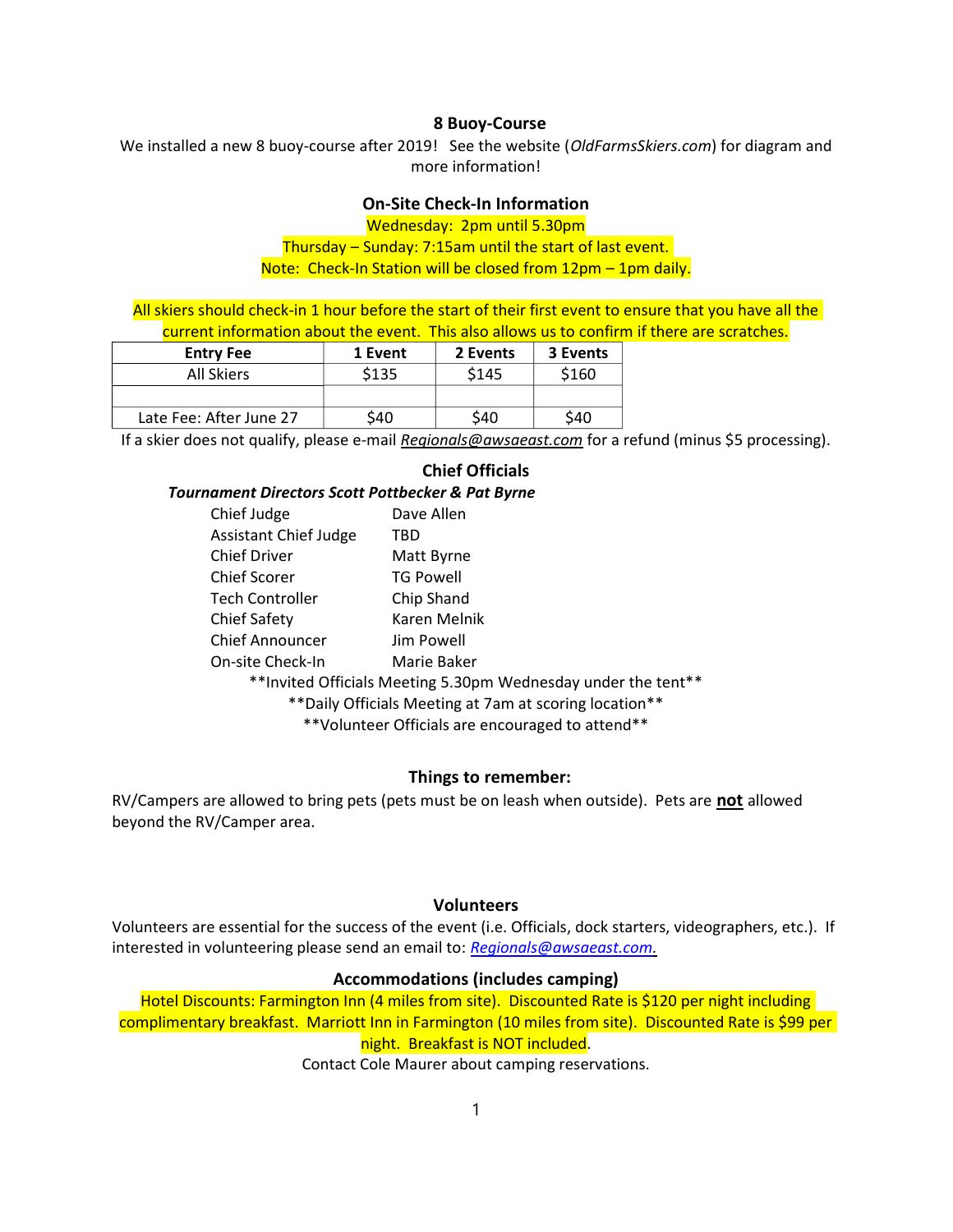See web site for additional details, discount codes and camping options. (OldFarmsSkiers.com).

## Social Events

⦁ TBD based on restrictions at the time of the event

## Site Familiarization (highly recommended!!)

- ⦁ Entry Fee includes one free Site Familiarization set for each skier subject to availability and scheduling (non-refundable and non-transferable). Add an additional 2 passes (slalom, jump, trick) in same set for \$15; sign up for an additional set for \$25.
- See *OldFarmsSkiers.com* for details, to make reservations, and to schedule and pay for additional Site Familiarization sets.

## Awards

Awards will go to the first three places per event in all divisions, except junior divisions which will receive awards for the first five places. Overall awards for the first place in each division will also be awarded. To the best of our ability, all awards will be presented 45 minutes after the conclusion of each event. "Sample" Awards will be used at the event for presentation and photos. Actual Awards will be mailed to Award Winners after the event.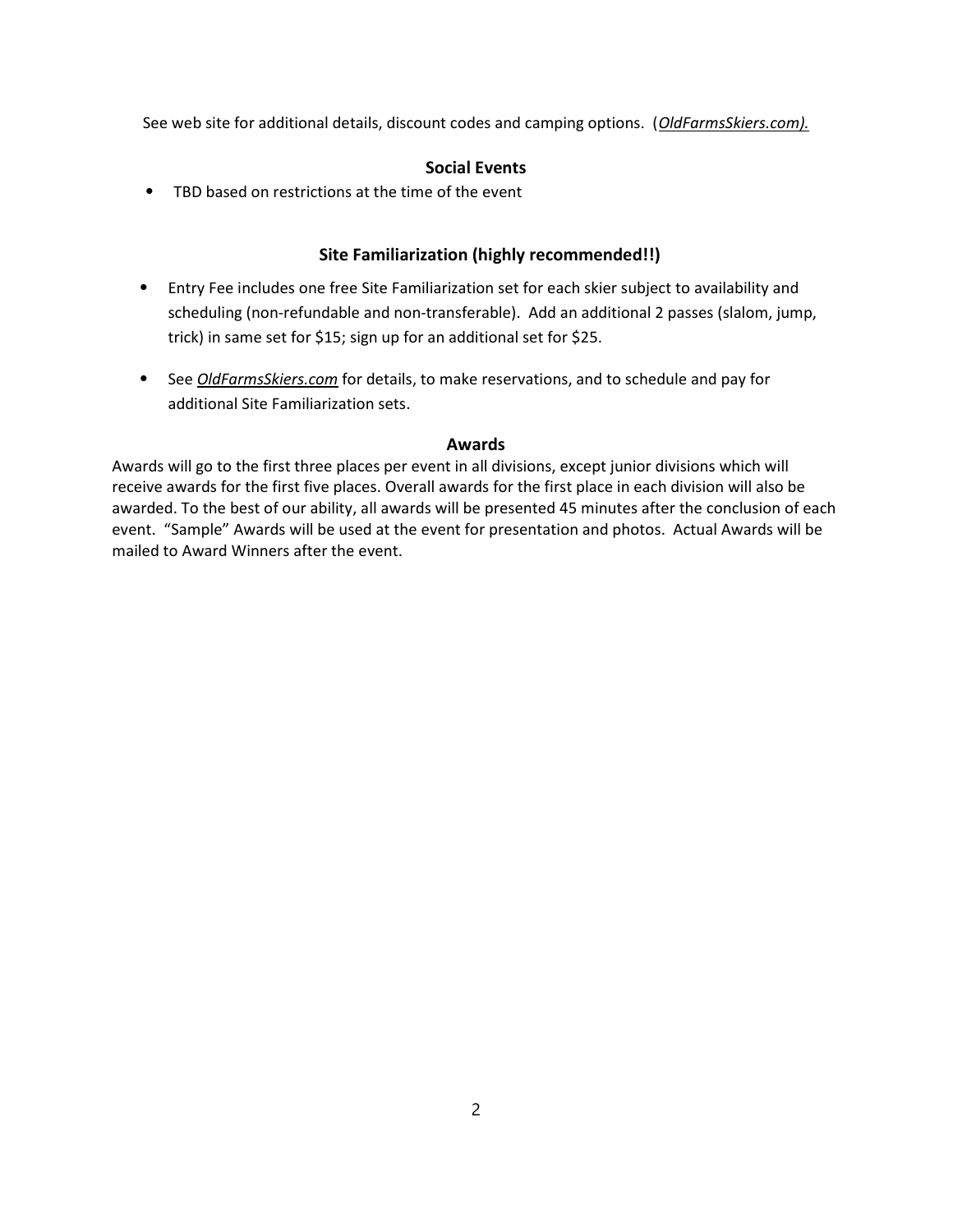### **Qualifications**

Skiers may qualify for Regionals for a given event in the following ways:

- ⦁ Be on a team roster
- ⦁ Placing first in their division/event in their state championship.
- ⦁ Obtain a tournament score that meets or exceeds the chart below, at any class C or above event, up through the first day of Regionals.

| Division       | Level | Slalom              | <b>Trick</b>        | Jump      | Overall   |
|----------------|-------|---------------------|---------------------|-----------|-----------|
| <b>B1</b>      | L5    | 0                   | $\mathsf{O}\xspace$ | n/a       | 212       |
| <b>B2</b>      | L5    | 29.45               | 72                  | 0         | 383       |
| B <sub>3</sub> | L6    | 40.5                | 409                 | 31.4      | 564       |
| <b>B4</b>      | L6    | 61.65               | 504                 | 41.8      | 810       |
| <b>B5</b>      | L6    | 65                  | 522                 | 50.4      | 609       |
| G <sub>1</sub> | L5    | 0                   | 36                  | n/a       | 250       |
| G <sub>2</sub> | L5    | 12.6                | 0                   | 0         | 0         |
| G3             | L6    | 22.5                | 76                  | 36        | 1160      |
| G4             | L6    | 47.5                | 360                 | 29.9      | 519       |
| G5             | L6    | 62.83               | 551                 | 36        | 747       |
| M1             | L6    | 52.2                | 180                 | 42.3      | 583       |
| M <sub>2</sub> | L6    | 66.5                | 657                 | 47.3      | 781       |
| M <sub>3</sub> | L6    | 67.93               | 266                 | 46.6      | 481       |
| M <sub>4</sub> | L5    | 65.33               | 306                 | 29.7      | 514       |
| M <sub>5</sub> | L5    | 68.4                | 432                 | $\pmb{0}$ | 452       |
| M <sub>6</sub> | L5    | 72                  | 390                 | 0         | 664       |
| M7             | L5    | 63                  | $\mathsf{O}\xspace$ | 0         | 89        |
| M8             | L5    | $\mathsf{O}\xspace$ | 180                 | 0         | 36        |
| M9             | L5    | 0.45                | 414                 | 0         | 0         |
| M10            | L5    | 0                   | 0                   | 0         | $\pmb{0}$ |
| M11            | L5    | 0                   | $\mathsf{O}\xspace$ | 0         | $\pmb{0}$ |
| W1             | L6    | 2.7                 | 90                  | 0         | 367       |
| W <sub>2</sub> | L6    | 3.6                 | 360                 | 49.4      | 974       |
| W3             | L5    | 2.42                | $\pmb{0}$           | 0         | $\pmb{0}$ |
| W4             | L5    | 38.83               | 180                 | 0         | 0         |
| W5             | L5    | 2.03                | 36                  | 0         | $\pmb{0}$ |
| W <sub>6</sub> | L5    | 2.03                | 324                 | 0         | $\pmb{0}$ |
| W7             | L5    | 0.45                | 405                 | 0         | $\pmb{0}$ |
| W8             | L5    | 0                   | 0                   | 0         | $\pmb{0}$ |
| W9             | L5    | 0                   | 0                   | 0         | $\pmb{0}$ |
| W10            | L5    | 0                   | 0                   | 0         | 0         |
| W11            | L5    | 0                   | 0                   | 0         | 0         |

### Schedule of Events

Any events not run on the day scheduled will be run the next day.

All event classifications will be run in alignment to Nationals. See rule book to know if your event will be run as E/L. All attempts to break a record must be made known to the Chief Judge at least one hour prior to the event.